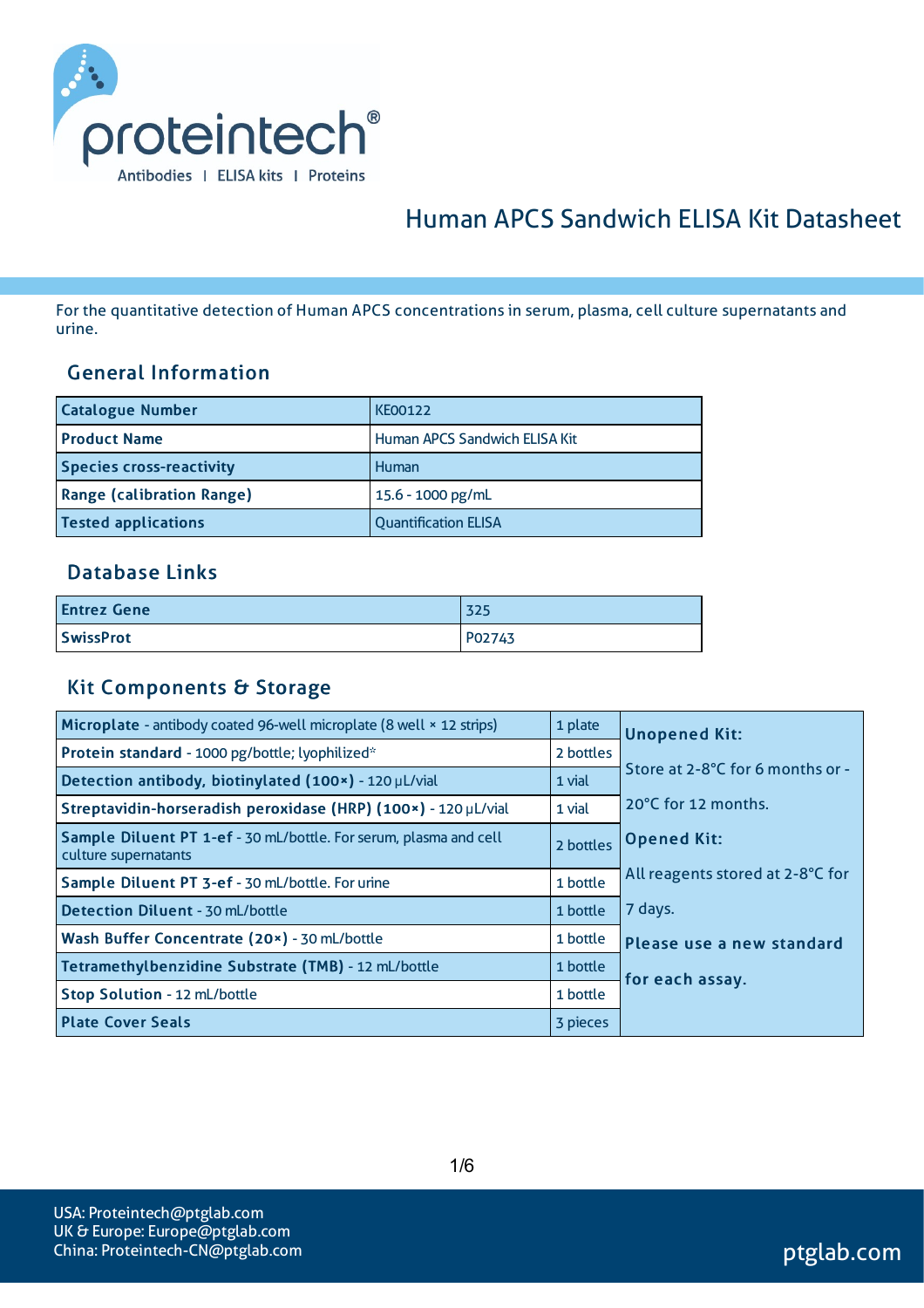#### NB: Do not use the kit after the expiration date.

Sample Diluent PT 1-ef is for protein standard and serum, plasma and cell culture supernatants samples. Sample Diluent PT 3-ef is for protein standard and urine samples.

Detection Diluent is for Detection antibody and Streptavidin-HRP.

\*Add 1 mL Sample Diluent PT 1-ef or PT 3-ef in protein standard. Thisreconstitution gives a stock solution of 1000 pg/mL.



#### Product Description

KE00122 is a solid phase sandwich Enzyme Linked-Immuno-Sorbent Assay (Sandwich ELISA). The APCS ELISA kit is to be used to detect and quantify protein levels of endogenous APCS. The assay recognizes human APCS. An antibody specific for APCS has been pre-coated onto the microwells. The APCS protein in samples is captured by the coated antibody after incubation. Following extensive washing, another antibody of biotinylated specific for APCS is added to detect the captured APCS protein. For signal development, Streptavidin-HRP is added, followed by Tetramethyl-benzidine (TMB) reagent. Solution containing sulfuric acid is used to stop color development and the color intensity which is proportional to the quantity of bound protein is measurable at 450 nm with the correction wavelength set at 630 nm.

#### Background

Serum amyloid P component (SAP, also known as APCS), belongs to the family of pentraxins, a superfamily of plasma proteins characterized by their pentameric assembly and calcium-dependent ligand binding. SAP is a constitutive serum protein synthesized by hepatocytes. It is structurally related to C-reactive protein, a major acute-phase reactant in humans. SAP is a calcium-dependent ligand binding protein, which can interact with DNA and histones and may scavenge nuclear material released from damaged circulating cells. SAP can also bind to fibrils in all types of amyloid deposits, and contributes to the pathogenesis of amyloidosis.

#### Sample Preparation

The samples may require proper dilution to fall within the range of the assay. The urine is better to be diluted 1:4 or 1:8 before assay, the human serum, plasma is better to be diluted 1:200,000 and 1:2 dilution isrecommended for cell culture supernatants.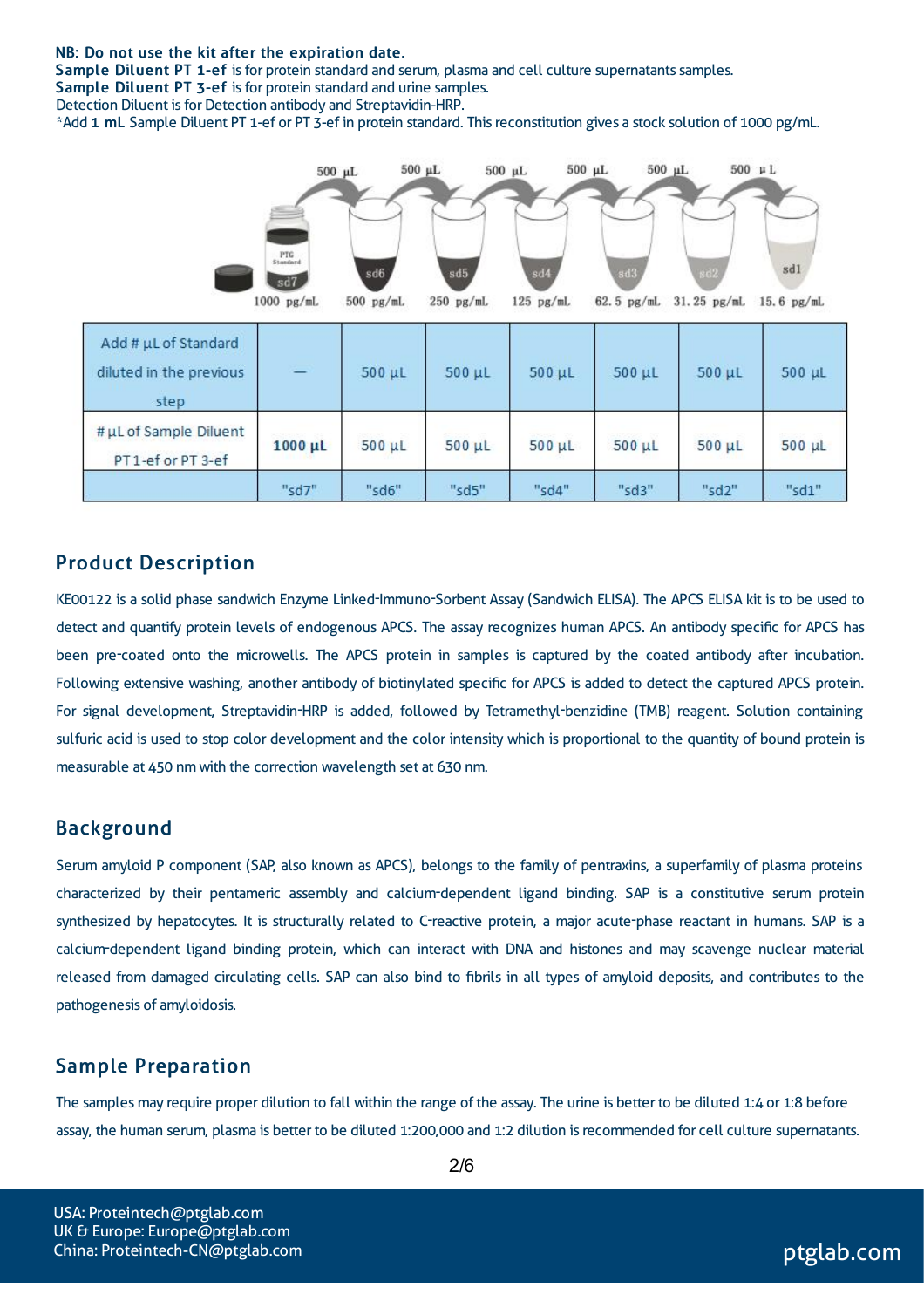# Safety Notes

This product is sold for lab research and development use ONLY and not for use in humans or animals. Avoid any skin and eye contact with Stop Solution and TMB. In case of contact, wash thoroughly with water.

### Assay Procedure Summary

| Step           | Reagent                                                                                          | Volume      | <b>Incubation</b> | Wash        | <b>Notes</b>                 |  |
|----------------|--------------------------------------------------------------------------------------------------|-------------|-------------------|-------------|------------------------------|--|
|                | <b>Standard and Samples</b>                                                                      | $100 \mu L$ | <b>120 min</b>    | 4 times     | Cover Wells incubate at 37°C |  |
| $\overline{2}$ | <b>Diluent Antibody Solution</b>                                                                 | $100$ $\mu$ | $60 \text{ min}$  | 4 times     | Cover Wells incubate at 37°C |  |
|                | <b>Diluent HRP Solution</b>                                                                      | $100$ $\mu$ | 40 min            | 4 times     | Cover Wells incubate at 37°C |  |
| 4              | <b>TMB Substrate</b>                                                                             | $100$ $\mu$ | 15-20 min         | Do not wash | Incubate in the dark at 37°C |  |
|                | <b>Stop Solution</b>                                                                             | $100$ $\mu$ | 0 min             | Do not wash | $\overline{\phantom{a}}$     |  |
| 6              | Read plate at 450 nm and 630 nm immediately after adding Stop solution. DO NOT exceed 5 minutes. |             |                   |             |                              |  |

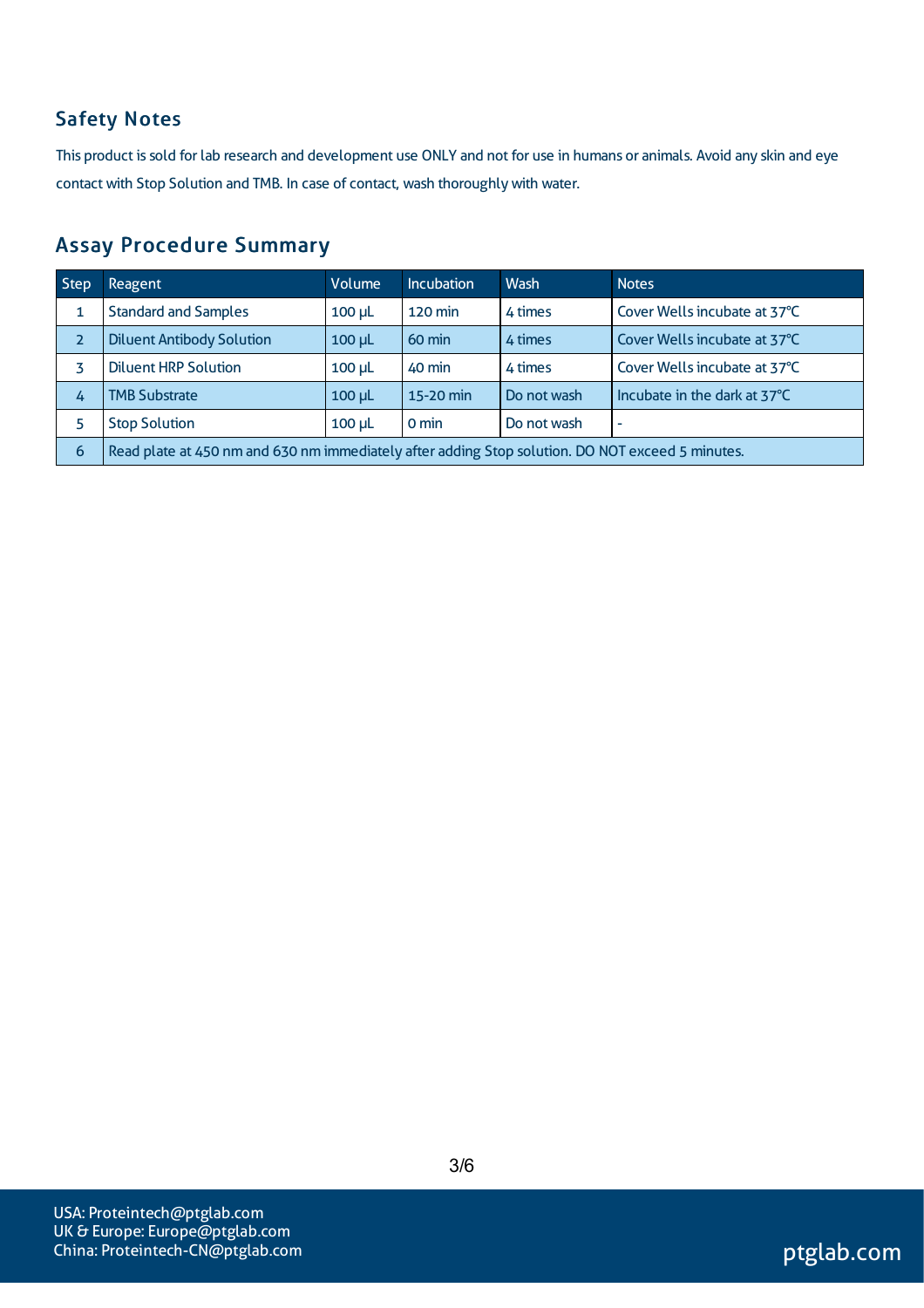# Example data

These standard curves are provided for demonstration only. A standard curve should be generated for each set of samples assayed.



| (pg/mL) | 0.D            | <b>Average</b> | <b>Corrected</b> |
|---------|----------------|----------------|------------------|
| O       | 0.032<br>0.032 | 0.032          |                  |
| 15.6    | 0.089<br>0.109 | 0.099          | 0.067            |
| 31.25   | 0.166<br>0.175 | 0.171          | 0.139            |
| 62.5    | 0.268<br>0.298 | 0.283          | 0.251            |
| 125     | 0.471<br>0.508 | 0.490          | 0.458            |
| 250     | 0.946<br>0.883 | 0.915          | 0.883            |
| 500     | 1.524<br>1.525 | 1.525          | 1.493            |
| 1000    | 2.318<br>2.337 | 2.328          | 2.296            |



| (pg/mL) | 0.D            | <b>Average</b> | <b>Corrected</b> |
|---------|----------------|----------------|------------------|
| 0       | 0.063<br>0.061 | 0.062          |                  |
| 15.6    | 0.126<br>0.118 | 0.122          | 0.060            |
| 31.25   | 0.167<br>0.181 | 0.174          | 0.112            |
| 62.5    | 0.274<br>0.297 | 0.286          | 0.224            |
| 125     | 0.441<br>0.488 | 0.465          | 0.403            |
| 250     | 0.888<br>0.870 | 0.879          | 0.817            |
| 500     | 1.498<br>1.556 | 1.527          | 1.465            |
| 1000    | 2.236<br>2.171 | 2.204          | 2.142            |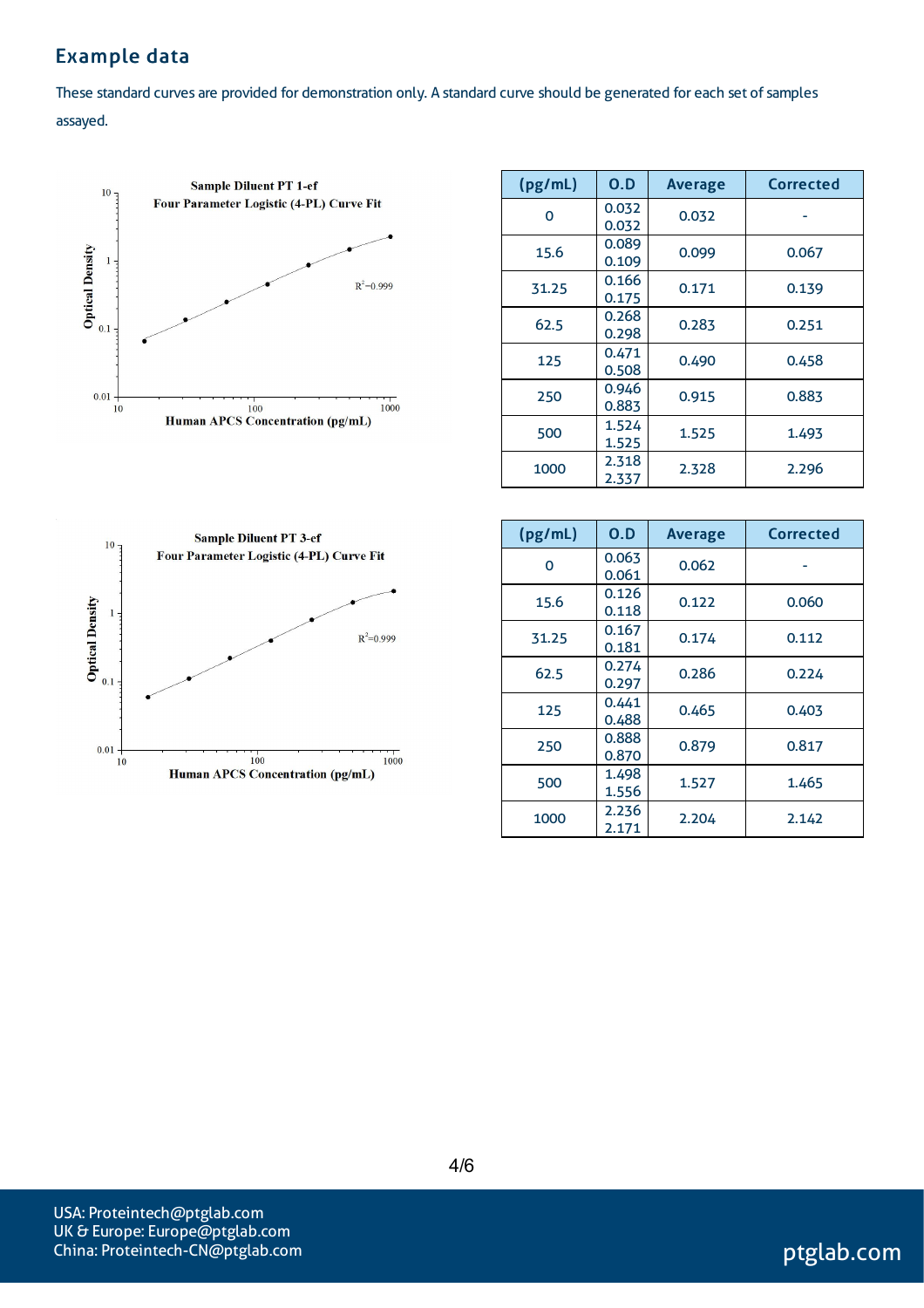# Precision

Intra-assay Precision (Precision within an assay) Three samples of known concentration were tested 20 times on one plate to assessintra-assay precision.

Inter-assay Precision (Precision between assays) Three samples of known concentration were tested in 24 separate assaysto assessinter-assay precision.

| <b>Intra-assay Precision</b> |    |              | <b>Inter-assay Precision</b> |        |        |    |              |           |     |
|------------------------------|----|--------------|------------------------------|--------|--------|----|--------------|-----------|-----|
| Sample                       | n  | Mean (pg/mL) | <b>SD</b>                    | $CV\%$ | Sample | 'n | Mean (pg/mL) | <b>SD</b> | CV% |
| ┻.                           | 20 | 24.0         | 2.6                          | 10.9   |        | 24 | 28.9         | 2.9       | 9.9 |
|                              | 20 | 100.4        | 7.1                          | 7.1    |        | 24 | 106.2        | 10.1      | 9.5 |
|                              | 20 | 432.7        | 18.2                         | 4.2    |        | 24 | 457.7        | 45.0      | 9.8 |

### Recovery

The recovery of APCS spiked to three different levels in four samples throughout the range of the assay in various matrices was evaluated.

| Sample Type               |           | Average% of Expected | Range (%) |
|---------------------------|-----------|----------------------|-----------|
|                           | 1:400,000 | 111                  | 91-120    |
| Human plasma              | 1:800,000 | 107                  | 90-121    |
|                           | 1:2       | 94                   | 83-119    |
| Cell culture supernatants | 1:4       | 93                   | 81-126    |
| Human urine               | 1:8       | 100                  | 75-119    |
|                           | 1:16      | 106                  | 80-119    |

# Sample Values

Samples from healthy volunteers were evaluated for APCS in this assay. No medical histories were available for the donors used in this study.

| Sample Type           | Mean of Detectable $(ug/mL)$ | Range (ug/mL) |
|-----------------------|------------------------------|---------------|
| Human plasma $(n=16)$ | ၁၁                           | $9 - 118$     |

| Sample Type       | Mean of Detectable (pg/mL) | Range (pg/mL) |
|-------------------|----------------------------|---------------|
| Human urine (n=8) | 7,011                      | 2,453-18,235  |